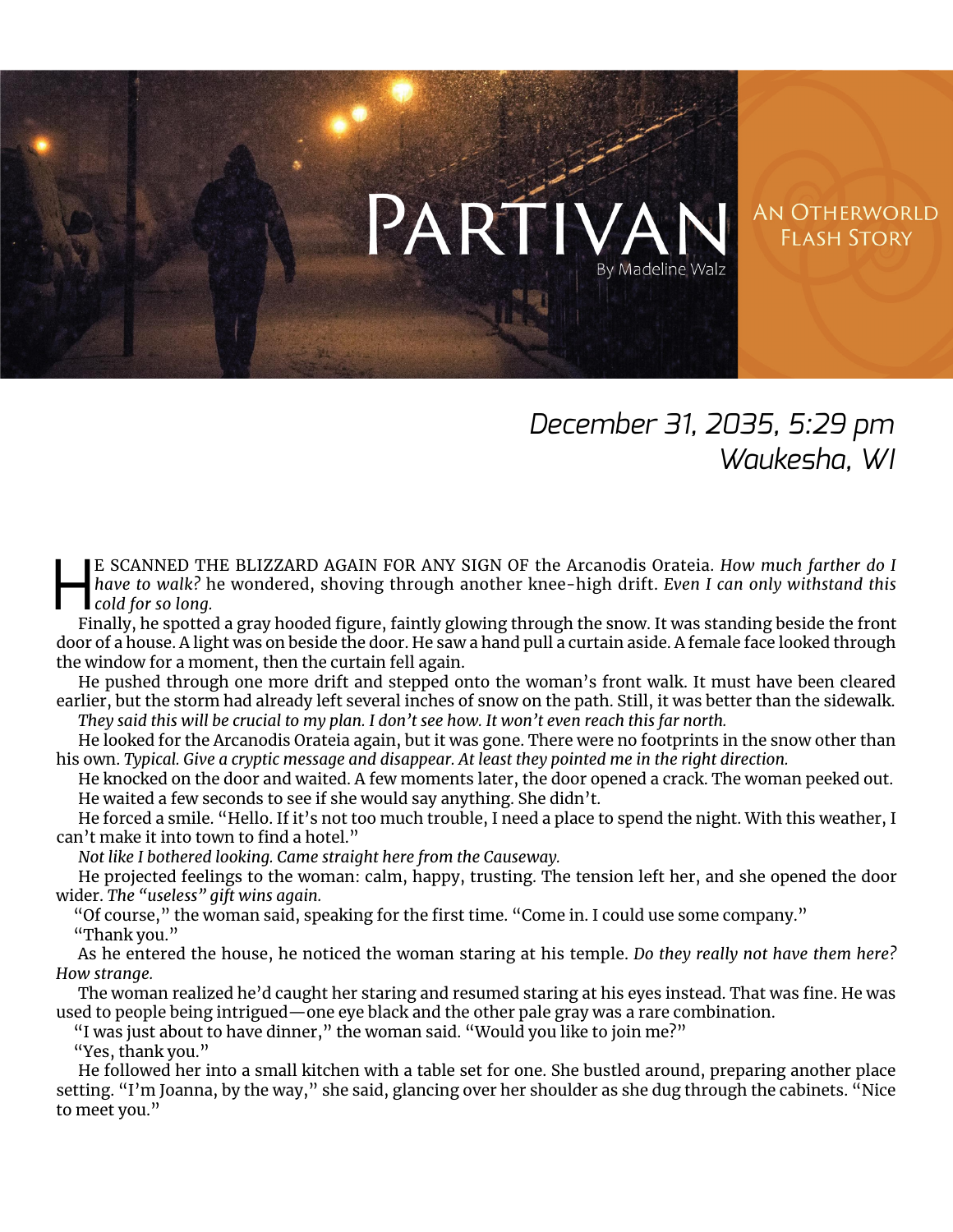"Nice to meet you, too," he said. He didn't offer his name. Not yet.

"Go ahead and sit down," Joanna said, placing dishes on the table. "Help yourself to the food."

"Thank you," he said. *It's been a long time since I said that so often.*

"So," Joanna said, cutting her chicken. "Tell me about yourself. Anything interesting?" Her gaze went again to his temple, then, with visible effort, back to his face.

"Well, there's nothing to tell," he said. *Nothing you'd believe, anyway.*

He thought back to a book he had found on his journey here. Maybe that would keep her from asking about him. "How much do you know about the winter solstice?"

"Only that it's tonight," she said. "Why?"

"Ancient people had many stories about the solstice. They believed it was the turning point of the sun's journey. Every culture has myths about beings, monsters, and deities taking or being the sun. Some even call the solstice the Mother's Night."

"Really? Why?"

"The name refers to the myth of Freya and her son Baldur, but there are many other myths that involve parent and child, and many that don't."

He kept talking, telling her as many myths as he could remember. Freya and Baldur, Horus and Isis, Amaterasu, the Holly King and the Oak King, Csodaszarvas, Gong-Gong, Persephone and Demeter, Maui, Raven. It had still been early when he arrived, but the night grew late as he talked, both of them forgetting about dinner.

Finally, he ran out of stories. He was surprised to realize he'd enjoyed himself. *I rather like this woman.* Joanna stood and picked up her plate. "Are you done?"

"Yes, thank you," he said, as she came around the table and picked up his empty plate. "It was very good." Joanna smiled. "Thank you." She put the dishes in the sink. "Now, you said you need a place to sleep." "Yes."

She wiped her hands on her pants. "Follow me."

Joanna led him down a hallway to an empty bedroom. "It's small, but you can stay here for the night." "Thank you," he said. "This will do."

"You're welcome," she said, and continued down the hall.

He went in and closed the door. He sat on the bed, fully clothed, and lay down. *Now what?* Moments later, he was asleep.

*He saw Joanna playing with a little boy. When the boy turned around, he saw the boy's eyes: one was dark, the other pale gray.*

*The same boy, older now, running on a track, far ahead of the others running with him.*

*The boy, older still, playing music on a stage, eyes closed.*

*The boy, younger again, seated at a table with three others. One was the exact image of Damien Caven. That man*, he thought, feeling a surge of anger.

*He didn't recognize one of the others at the table, but the last person reminded him of someone.*

*Alexandra*, he realized. *This boy looks like Alexandra.*

*Then the four around the table disappeared, and the dream faded to black.*

He slowly sat up. The Arcanodis Orateia was standing next to the bed. A quick look at the clock beside the bed told him it was four thirty in the morning.

"Why are you here so early?" he asked. "What was that dream?"

"The same as the others you've been given."

He stared at his hands, turning his ring around his finger. "The future, then."

He grabbed a notepad and pen from the bedside table, tore off the top sheet of paper, and replaced the pad. "I have to tell her something, but she won't understand. She's ignorant of Reau."

He thought for a moment, then wrote a couple lines.

*Thank you for your kindness.*

*He will be extraordinary.*

Then he paused. He had never told Joanna his name. *Should I even bother signing it?*

He thought for a few moments. *She'll know. Who else could it be from?*

He signed his name on the note.